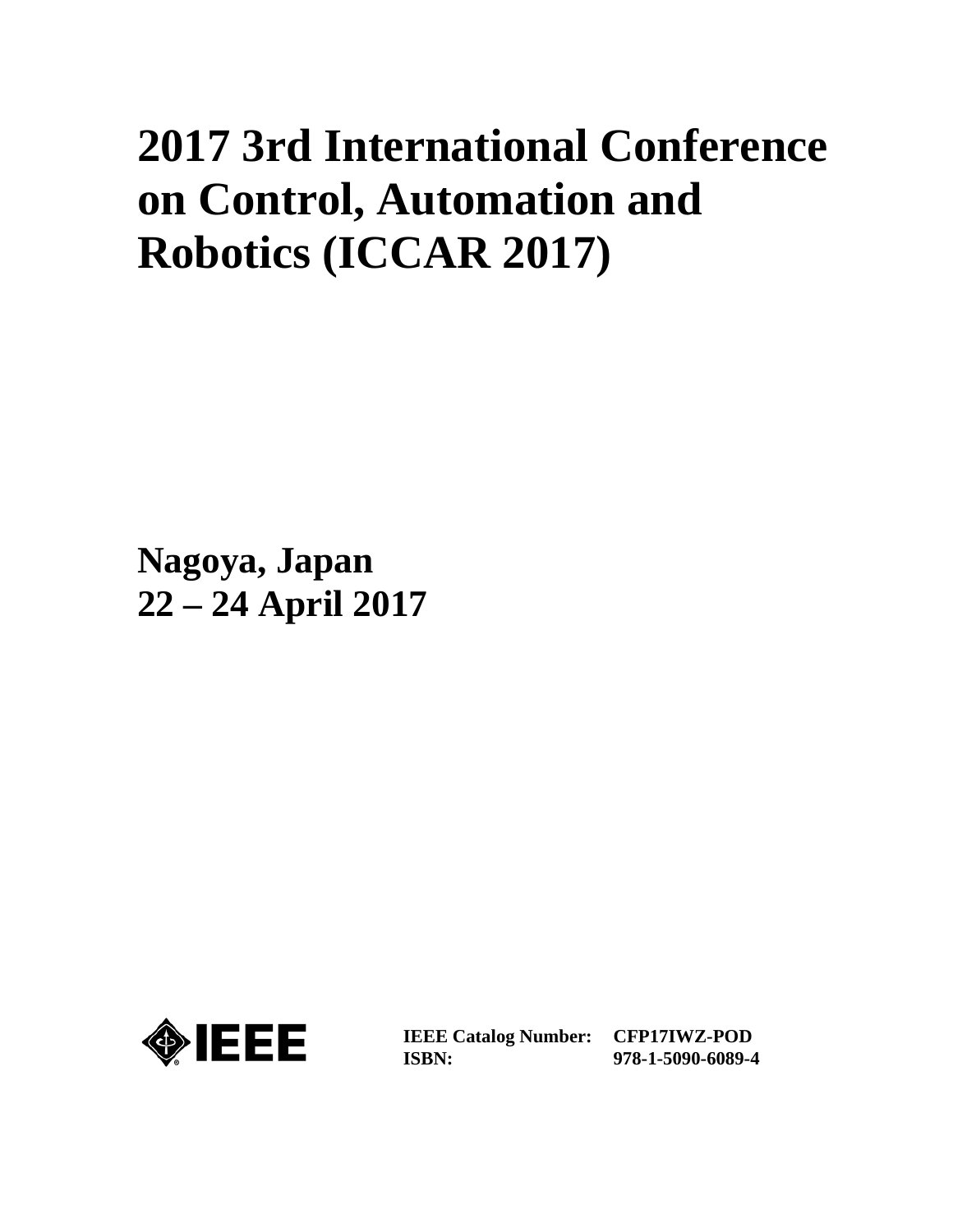### **Copyright © 2017 by the Institute of Electrical and Electronics Engineers, Inc All Rights Reserved**

*Copyright and Reprint Permissions*: Abstracting is permitted with credit to the source. Libraries are permitted to photocopy beyond the limit of U.S. copyright law for private use of patrons those articles in this volume that carry a code at the bottom of the first page, provided the per-copy fee indicated in the code is paid through Copyright Clearance Center, 222 Rosewood Drive, Danvers, MA 01923.

For other copying, reprint or republication permission, write to IEEE Copyrights Manager, IEEE Service Center, 445 Hoes Lane, Piscataway, NJ 08854. All rights reserved.

## *\*\*\* This is a print representation of what appears in the IEEE Digital Library. Some format issues inherent in the e-media version may also appear in this print version.*

| <b>IEEE Catalog Number:</b>    | CFP17IWZ-POD      |
|--------------------------------|-------------------|
| <b>ISBN</b> (Print-On-Demand): | 978-1-5090-6089-4 |
| ISBN (Online):                 | 978-1-5090-6088-7 |

#### **Additional Copies of This Publication Are Available From:**

Curran Associates, Inc 57 Morehouse Lane Red Hook, NY 12571 USA Phone: (845) 758-0400 Fax: (845) 758-2633 E-mail: curran@proceedings.com Web: www.proceedings.com

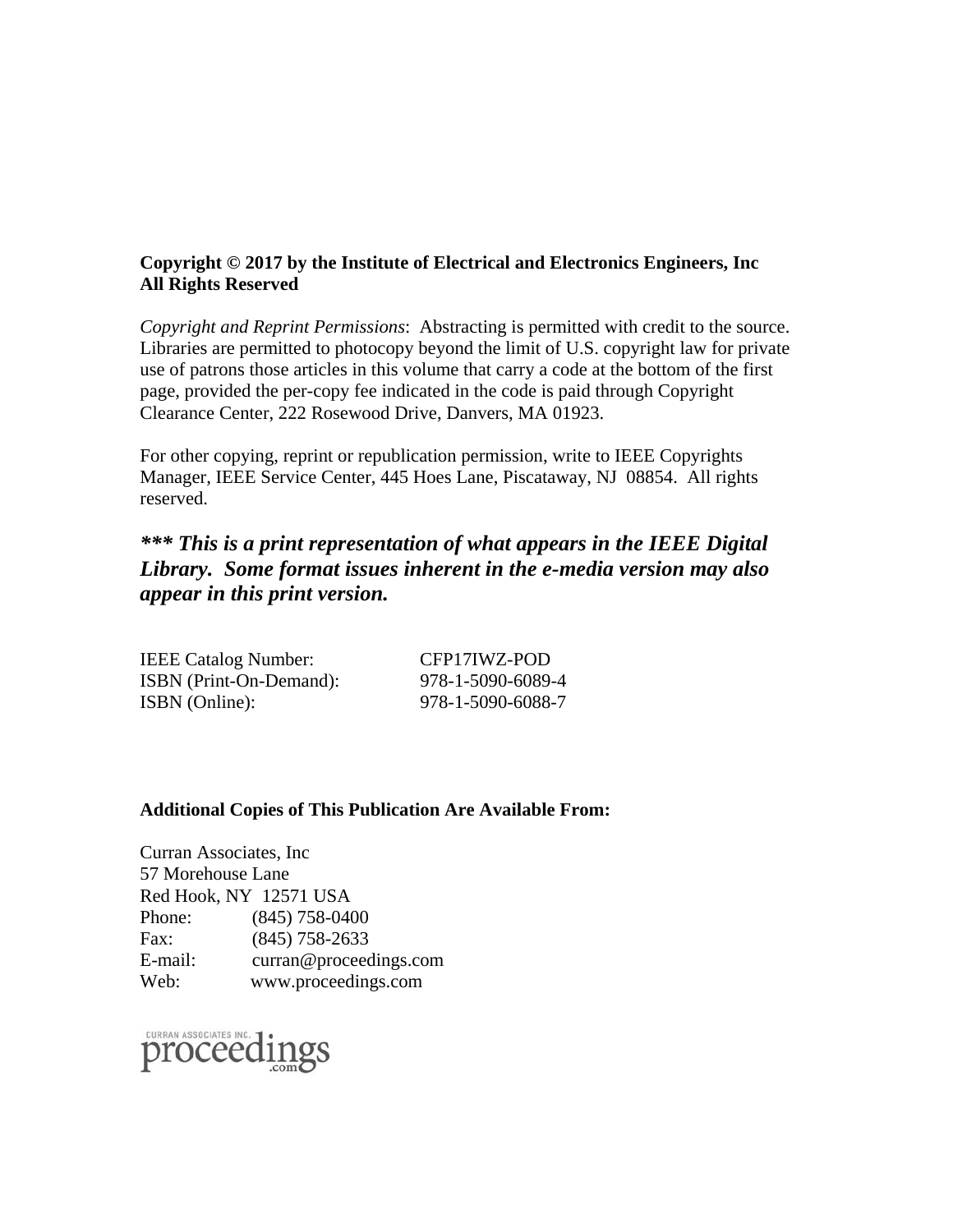## **TABLE OF CONTENTS**

| Thomas Joseph Collins; Wei-Min Shen                                                                                                         |      |
|---------------------------------------------------------------------------------------------------------------------------------------------|------|
| A FRAMEWORK FOR THE KINEMATIC MODELING OF SOFT MATERIAL ROBOTS COMBINING                                                                    |      |
|                                                                                                                                             |      |
| G. Runge ; M. Wiese ; L. Günther ; A. Raatz                                                                                                 |      |
| MOBILE ROBOT PATH PLANNING IN COMPLEX ENVIRONMENTS USING ANT COLONY                                                                         |      |
|                                                                                                                                             |      |
| Ronald Uriol ; Antonio Moran                                                                                                                |      |
| A REVISED GAUSSIAN DISTRIBUTION SAMPLING SCHEME BASED ON RRT* ALGORITHMS IN                                                                 |      |
|                                                                                                                                             |      |
| Li Yuncheng ; Shao Jie                                                                                                                      |      |
|                                                                                                                                             |      |
| Zhixin Chen; Mengxiang Lin; Shangzhe Li; Rui Liu                                                                                            |      |
| INVERSE KINEMATICS ANALYSIS OF THE THREE-LEGGED RECONFIGURABLE SPHERICAL ROBOT                                                              |      |
| Natthaphon Bunathuek ; Pudit Laksanacharoen                                                                                                 |      |
| MODELING AND SIMULATION OF 5DOF ROBOT MANIPULATOR AND TRAJECTORY USING MATLAB                                                               |      |
|                                                                                                                                             |      |
| Shareef Aldoom Abdallah Adam; Zhou Ji-Pin; Zhang Yi-hua                                                                                     |      |
|                                                                                                                                             |      |
| Agus Atmosudiro ; Alexander Verl ; Armin Lechler ; Gerwin Schwarz                                                                           |      |
|                                                                                                                                             |      |
| Nazim Mir-Nasiri ; Hudyjaya Siwoyo Jo                                                                                                       |      |
| <b>LEARNING AND CORRECTING ROBOT TRAJECTORY KEYPOINTS FROM A SINGLE</b>                                                                     |      |
|                                                                                                                                             |      |
| Iñigo Iturrate ; Esben Hallundbæk Østergaard ; Martin Rytter ; Thiusius Rajeeth Savarimuthu                                                 |      |
| MAXIMAL OPERATION TIME ESTIMATION FOR MODULAR AND SELF-RECONFIGURABLE ROBOTS                                                                |      |
|                                                                                                                                             |      |
| Chi-An Chen; Thomas Collins; Wei-Min Shen                                                                                                   |      |
|                                                                                                                                             |      |
| Thi Le Quyen Dang; Sungmoon Jeong; Nak Young Chong                                                                                          |      |
| Zili Xu; Zhihong Huang; Wenjun Yang; Song Lu; Weiping Xu                                                                                    |      |
| MINIMALIST MECHANICAL DESIGN AND CHARACTERIZATION OF AN ANDROID FOR HUMAN                                                                   |      |
|                                                                                                                                             |      |
| N. Prashanth; K. M. K. Ravi; Prashanth Kumar Reddy; H. S. S. Kumar; Jharna Majumdar                                                         |      |
| DEVELOPMENT AND ASSESSMENT OF A POWERED 3D-PRINTED PROSTHETIC HAND FOR                                                                      |      |
|                                                                                                                                             |      |
| Renato Mio ; Bruno Villegas ; Luis Ccorimanya ; Kevin M. Flores ; Giancarlo Salazar ; Dante Elías                                           |      |
| MOBILE ROBOT POSITIONING SYSTEM FOR PRECISION MANUFACTURING: THE LASER                                                                      |      |
|                                                                                                                                             |      |
| A. FM Paijens ; L. Huang ; A. Al-Jumaily                                                                                                    |      |
| EXPERIMENTAL STUDY ON THE CURVE EVOLUTION METHOD FOR NOISE FILTERING IN THE                                                                 |      |
|                                                                                                                                             |      |
| L. Huang; B. Lotfi                                                                                                                          |      |
|                                                                                                                                             |      |
| Yuki Machino ; Ikuo Mizuuchi                                                                                                                |      |
| THE DEVELOPMENT OF A MULTI-LEGGED ROBOT USING EIGHT-BAR LINKAGES AS LEG<br>MECHANISMS WITH SWITCHABLE MODES FOR WALKING AND STAIR CLIMBING. |      |
| Chih-Hsing Liu ; Meng-Hsien Lin ; Ying-Chia Huang ; Tzu-Yang Pai ; Chiu-Min Wang                                                            | .103 |
|                                                                                                                                             |      |
| Ming Li ; Hao Qin ; May Huang ; Jian Cao ; Xing Zhang                                                                                       |      |
| DEVELOPMENT OF SEMG-DRIVEN ASSISTIVE DEVICES BASED ON TWISTED STRING ACTUATION  115                                                         |      |
| Mohssen Hosseini ; Roberto Meattini ; Gianluca Palli ; Claudio Melchiorri                                                                   |      |
|                                                                                                                                             |      |
| Samuel Rispal ; Axay K. Rana ; Vincent Duchaine                                                                                             |      |
| <b>DESIGN AND CONTROL OF CABLE-DRIVE PARALLEL ROBOT WITH 6-DOF ACTIVE WAVE</b>                                                              |      |
|                                                                                                                                             |      |
| Wei Lv; Limin Tao; Zhengnan Ji                                                                                                              |      |
|                                                                                                                                             |      |
| Jessica E. Leu ; Shao-Tseng Liu ; Yu-Hsuan Chen ; Wen-Pin Shih                                                                              |      |
|                                                                                                                                             |      |
| Marie Claire Capolei ; Haiyan Wu ; Nils Axel Andersen ; Ole Ravn                                                                            |      |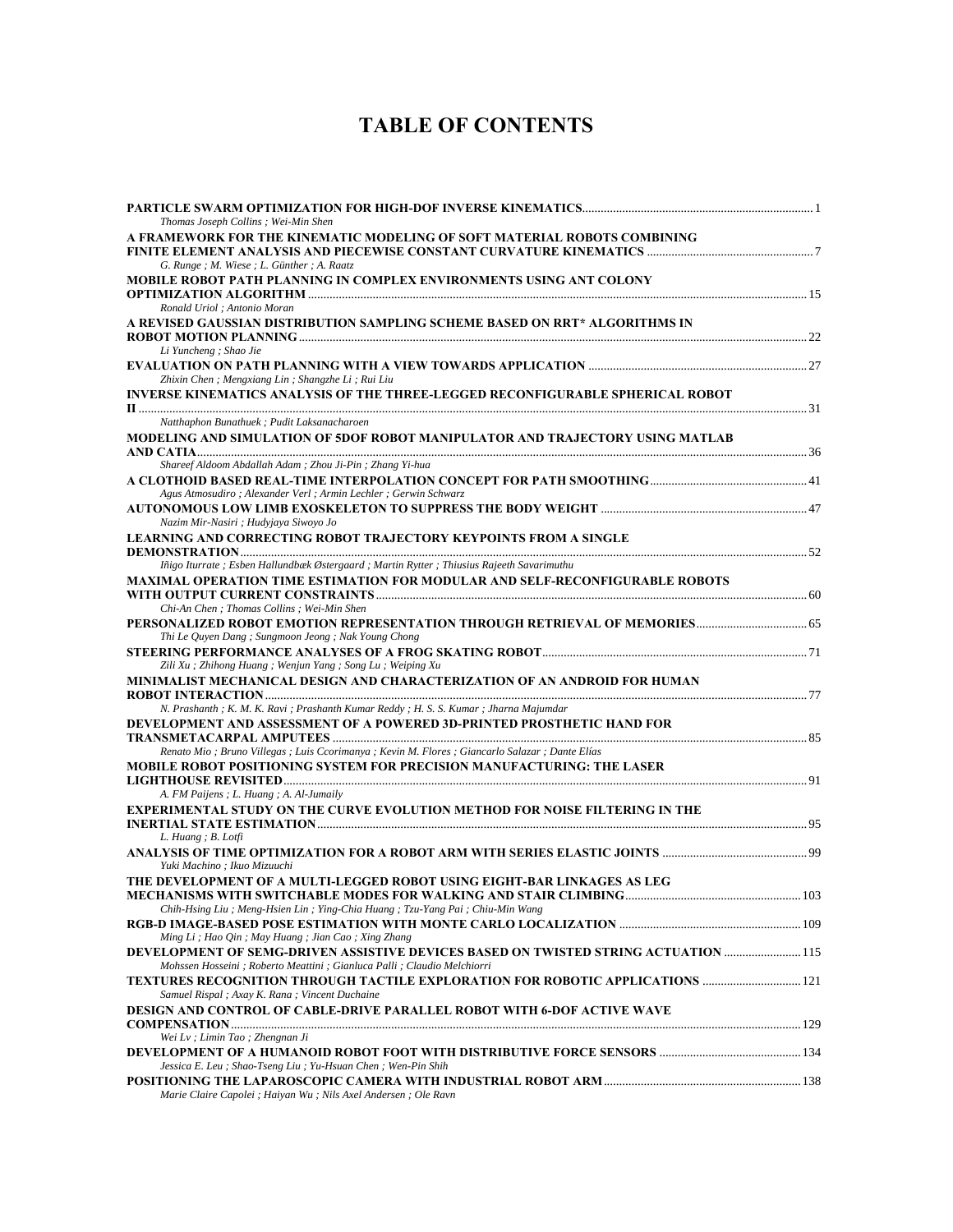| Adrian Llopart ; Ole Ravn ; Nils. A. Andersen<br>A SURVEY OF UNKNOWN OBJECT GRASPING AND OUR FAST GRASPING ALGORITHM-C SHAPE<br>Qujiang Lei ; Jonathan Meijer ; Martijn Wisse<br>HUMANOID ROBOTS OBJECT GRASPING AND MANIPULATION LEARNING BY DEMONSTRATION  158<br>Hammad Ahmad; Xiaolan Yao; Muhammad Muddassir; Javaria Chiragh; Yasir Ali<br>Azamat Yeshmukhametov; Maksat Kalimoldayev; Orken Mamyrbayev; Yedilhan Amirgaliev<br>Christopher-Eyk Hrabia ; Stephan Wypler ; Sahin Albayrak<br>Dung-Han Lee ; Jui-Hsiu Hsu ; Po-Wen Lin ; Te-Hsin Chang ; Pei-Chun Lin<br>Igor Bychkov ; Artem Davydov ; Maksim Kenzin ; Nikolai Maksimkin ; Nadezhda Nagul ; Sergey Ulyanov<br><b>CEREBELLUM-LIKE NEURAL NETWORK FOR SHORT-RANGE TIMING FUNCTION OF A ROBOTIC</b><br>Thanh Vo Nhu; Hideyuki Sawada<br>Sezgin Secil ; Kaya Turgut ; Cansu Soyleyici ; Metin Ozkan ; Osman Parlaktuna ; Helin Dutagaci ; Mustafa Parlaktuna<br>AbdElRahman Ahmed Saleh ; Nashwa Abdelbaki<br>Kathrin Nuelle ; Martin-Julian Schulz ; Simon Aden ; Andrej Dick ; Benjamin Munske ; Johannes Gaa ; Jens Kotlarski ; Tobias<br>Ortmaier<br>Shizuka Takahashi ; Ikuo Mizuuchi<br>RESEARCH ON THE ADHESION CHARACTERISTIC OF CLIMBING ROBOT FEET WITH BIONIC<br>Kaidi Zhang; Xuyan Hou; Pan Cao; Tianfeng Tang; Pingping Xue; Xiao Li<br>OPERATIONAL SPACE CONTROL IN HEXAPOD ROBOT FOR HUMANITARIAN DEMINING<br>Dhayaa Khudher; Roger Powell; Maysam Abbod<br>'TUSKBOT': DESIGN OF THE MOBILE STAIR CLIMBING 2 BY 2 WHEELS ROBOT PLATFORM WITH<br>Jonghun Choe ; Moses C. Nah ; Hyeongkeun Kim ; Ukjin Kwon<br><b>COMPENSATING HUMAN FEEDBACK OSCILLATION IN COMPLIANCE CONTROL FOR INDUSTRIAL</b><br>Sylvio Nikoleizig ; Axel Vick ; Jörg Krüger<br>A COMPARISON OF FEATURE DESCRIPTORS USING MONOCULAR THERMAL CAMERA IMAGES 225<br>Jian-Feng Shi ; Steve Ulrich ; Stéphane Ruel<br>Gautam Wahi; Alex Noel Joseph Raj; Zhun Fan<br><b>GRAPHICAL SIMULATOR FOR TEACHING ROBOT WITH PARALLEL WIRE TYPE TEACHING</b><br>Minh Nghia Le; Hideki Inuzuka; Tomoya Nakanishi; Quang Vy Nguyen; Yoshifumi Morita; Masao Sakai<br>Jamie L. Kennedy ; Adam K. Fontecchio<br><b>CONFIGURATION ENGINEERING OF INDUSTRIAL ARTICULATED ROBOT BASED ON OBJECT-</b><br>Jing Li; Yafei Nie; Magali Bosch-Mauchand; Xinwei Zhang; Keqin Wang; Shurong Tong; Joanna Daaboul; Benoît Eynard<br>Bashir Osman ; Haitao Zhu<br>APPLICATION OF IMPROVED PARTICLE SWARM OPTIMIZATION ALGORITHM BASED ON<br>Guo Lei<br>Yuqiang Liu; Chunlin Tan; Yang Zhao; Liu Huawei; Liu Yongjian<br>BROCKETT'S CONDITION AND LOCAL CONTROLLABILITY IN THE CONTEXT OF<br>Chenzi Huang; Klaus Röbenack<br>R. A. R. C. Gopura ; D. S. V. Bandara ; N. P. A. Gunasekera ; V. H. Hapuarachchi ; B. S. Ariyarathna<br>APPLICATION OF IMPROVED PID CONTROL TECHNOLOGY IN HYDRAULIC TURBINE GOVERNING<br>Guo Lei | DOOR AND CABINET RECOGNITION USING CONVOLUTIONAL NEURAL NETS AND REAL-TIME |  |
|---------------------------------------------------------------------------------------------------------------------------------------------------------------------------------------------------------------------------------------------------------------------------------------------------------------------------------------------------------------------------------------------------------------------------------------------------------------------------------------------------------------------------------------------------------------------------------------------------------------------------------------------------------------------------------------------------------------------------------------------------------------------------------------------------------------------------------------------------------------------------------------------------------------------------------------------------------------------------------------------------------------------------------------------------------------------------------------------------------------------------------------------------------------------------------------------------------------------------------------------------------------------------------------------------------------------------------------------------------------------------------------------------------------------------------------------------------------------------------------------------------------------------------------------------------------------------------------------------------------------------------------------------------------------------------------------------------------------------------------------------------------------------------------------------------------------------------------------------------------------------------------------------------------------------------------------------------------------------------------------------------------------------------------------------------------------------------------------------------------------------------------------------------------------------------------------------------------------------------------------------------------------------------------------------------------------------------------------------------------------------------------------------------------------------------------------------------------------------------------------------------------------------------------------------------------------------------------------------------------------------------------------------------------------------------------------------------------------------------------------------------------------------------------------------------------------------------------------------|----------------------------------------------------------------------------|--|
|                                                                                                                                                                                                                                                                                                                                                                                                                                                                                                                                                                                                                                                                                                                                                                                                                                                                                                                                                                                                                                                                                                                                                                                                                                                                                                                                                                                                                                                                                                                                                                                                                                                                                                                                                                                                                                                                                                                                                                                                                                                                                                                                                                                                                                                                                                                                                                                                                                                                                                                                                                                                                                                                                                                                                                                                                                                   |                                                                            |  |
|                                                                                                                                                                                                                                                                                                                                                                                                                                                                                                                                                                                                                                                                                                                                                                                                                                                                                                                                                                                                                                                                                                                                                                                                                                                                                                                                                                                                                                                                                                                                                                                                                                                                                                                                                                                                                                                                                                                                                                                                                                                                                                                                                                                                                                                                                                                                                                                                                                                                                                                                                                                                                                                                                                                                                                                                                                                   |                                                                            |  |
|                                                                                                                                                                                                                                                                                                                                                                                                                                                                                                                                                                                                                                                                                                                                                                                                                                                                                                                                                                                                                                                                                                                                                                                                                                                                                                                                                                                                                                                                                                                                                                                                                                                                                                                                                                                                                                                                                                                                                                                                                                                                                                                                                                                                                                                                                                                                                                                                                                                                                                                                                                                                                                                                                                                                                                                                                                                   |                                                                            |  |
|                                                                                                                                                                                                                                                                                                                                                                                                                                                                                                                                                                                                                                                                                                                                                                                                                                                                                                                                                                                                                                                                                                                                                                                                                                                                                                                                                                                                                                                                                                                                                                                                                                                                                                                                                                                                                                                                                                                                                                                                                                                                                                                                                                                                                                                                                                                                                                                                                                                                                                                                                                                                                                                                                                                                                                                                                                                   |                                                                            |  |
|                                                                                                                                                                                                                                                                                                                                                                                                                                                                                                                                                                                                                                                                                                                                                                                                                                                                                                                                                                                                                                                                                                                                                                                                                                                                                                                                                                                                                                                                                                                                                                                                                                                                                                                                                                                                                                                                                                                                                                                                                                                                                                                                                                                                                                                                                                                                                                                                                                                                                                                                                                                                                                                                                                                                                                                                                                                   |                                                                            |  |
|                                                                                                                                                                                                                                                                                                                                                                                                                                                                                                                                                                                                                                                                                                                                                                                                                                                                                                                                                                                                                                                                                                                                                                                                                                                                                                                                                                                                                                                                                                                                                                                                                                                                                                                                                                                                                                                                                                                                                                                                                                                                                                                                                                                                                                                                                                                                                                                                                                                                                                                                                                                                                                                                                                                                                                                                                                                   |                                                                            |  |
|                                                                                                                                                                                                                                                                                                                                                                                                                                                                                                                                                                                                                                                                                                                                                                                                                                                                                                                                                                                                                                                                                                                                                                                                                                                                                                                                                                                                                                                                                                                                                                                                                                                                                                                                                                                                                                                                                                                                                                                                                                                                                                                                                                                                                                                                                                                                                                                                                                                                                                                                                                                                                                                                                                                                                                                                                                                   |                                                                            |  |
|                                                                                                                                                                                                                                                                                                                                                                                                                                                                                                                                                                                                                                                                                                                                                                                                                                                                                                                                                                                                                                                                                                                                                                                                                                                                                                                                                                                                                                                                                                                                                                                                                                                                                                                                                                                                                                                                                                                                                                                                                                                                                                                                                                                                                                                                                                                                                                                                                                                                                                                                                                                                                                                                                                                                                                                                                                                   |                                                                            |  |
|                                                                                                                                                                                                                                                                                                                                                                                                                                                                                                                                                                                                                                                                                                                                                                                                                                                                                                                                                                                                                                                                                                                                                                                                                                                                                                                                                                                                                                                                                                                                                                                                                                                                                                                                                                                                                                                                                                                                                                                                                                                                                                                                                                                                                                                                                                                                                                                                                                                                                                                                                                                                                                                                                                                                                                                                                                                   |                                                                            |  |
|                                                                                                                                                                                                                                                                                                                                                                                                                                                                                                                                                                                                                                                                                                                                                                                                                                                                                                                                                                                                                                                                                                                                                                                                                                                                                                                                                                                                                                                                                                                                                                                                                                                                                                                                                                                                                                                                                                                                                                                                                                                                                                                                                                                                                                                                                                                                                                                                                                                                                                                                                                                                                                                                                                                                                                                                                                                   |                                                                            |  |
|                                                                                                                                                                                                                                                                                                                                                                                                                                                                                                                                                                                                                                                                                                                                                                                                                                                                                                                                                                                                                                                                                                                                                                                                                                                                                                                                                                                                                                                                                                                                                                                                                                                                                                                                                                                                                                                                                                                                                                                                                                                                                                                                                                                                                                                                                                                                                                                                                                                                                                                                                                                                                                                                                                                                                                                                                                                   |                                                                            |  |
|                                                                                                                                                                                                                                                                                                                                                                                                                                                                                                                                                                                                                                                                                                                                                                                                                                                                                                                                                                                                                                                                                                                                                                                                                                                                                                                                                                                                                                                                                                                                                                                                                                                                                                                                                                                                                                                                                                                                                                                                                                                                                                                                                                                                                                                                                                                                                                                                                                                                                                                                                                                                                                                                                                                                                                                                                                                   |                                                                            |  |
|                                                                                                                                                                                                                                                                                                                                                                                                                                                                                                                                                                                                                                                                                                                                                                                                                                                                                                                                                                                                                                                                                                                                                                                                                                                                                                                                                                                                                                                                                                                                                                                                                                                                                                                                                                                                                                                                                                                                                                                                                                                                                                                                                                                                                                                                                                                                                                                                                                                                                                                                                                                                                                                                                                                                                                                                                                                   |                                                                            |  |
|                                                                                                                                                                                                                                                                                                                                                                                                                                                                                                                                                                                                                                                                                                                                                                                                                                                                                                                                                                                                                                                                                                                                                                                                                                                                                                                                                                                                                                                                                                                                                                                                                                                                                                                                                                                                                                                                                                                                                                                                                                                                                                                                                                                                                                                                                                                                                                                                                                                                                                                                                                                                                                                                                                                                                                                                                                                   |                                                                            |  |
|                                                                                                                                                                                                                                                                                                                                                                                                                                                                                                                                                                                                                                                                                                                                                                                                                                                                                                                                                                                                                                                                                                                                                                                                                                                                                                                                                                                                                                                                                                                                                                                                                                                                                                                                                                                                                                                                                                                                                                                                                                                                                                                                                                                                                                                                                                                                                                                                                                                                                                                                                                                                                                                                                                                                                                                                                                                   |                                                                            |  |
|                                                                                                                                                                                                                                                                                                                                                                                                                                                                                                                                                                                                                                                                                                                                                                                                                                                                                                                                                                                                                                                                                                                                                                                                                                                                                                                                                                                                                                                                                                                                                                                                                                                                                                                                                                                                                                                                                                                                                                                                                                                                                                                                                                                                                                                                                                                                                                                                                                                                                                                                                                                                                                                                                                                                                                                                                                                   |                                                                            |  |
|                                                                                                                                                                                                                                                                                                                                                                                                                                                                                                                                                                                                                                                                                                                                                                                                                                                                                                                                                                                                                                                                                                                                                                                                                                                                                                                                                                                                                                                                                                                                                                                                                                                                                                                                                                                                                                                                                                                                                                                                                                                                                                                                                                                                                                                                                                                                                                                                                                                                                                                                                                                                                                                                                                                                                                                                                                                   |                                                                            |  |
|                                                                                                                                                                                                                                                                                                                                                                                                                                                                                                                                                                                                                                                                                                                                                                                                                                                                                                                                                                                                                                                                                                                                                                                                                                                                                                                                                                                                                                                                                                                                                                                                                                                                                                                                                                                                                                                                                                                                                                                                                                                                                                                                                                                                                                                                                                                                                                                                                                                                                                                                                                                                                                                                                                                                                                                                                                                   |                                                                            |  |
|                                                                                                                                                                                                                                                                                                                                                                                                                                                                                                                                                                                                                                                                                                                                                                                                                                                                                                                                                                                                                                                                                                                                                                                                                                                                                                                                                                                                                                                                                                                                                                                                                                                                                                                                                                                                                                                                                                                                                                                                                                                                                                                                                                                                                                                                                                                                                                                                                                                                                                                                                                                                                                                                                                                                                                                                                                                   |                                                                            |  |
|                                                                                                                                                                                                                                                                                                                                                                                                                                                                                                                                                                                                                                                                                                                                                                                                                                                                                                                                                                                                                                                                                                                                                                                                                                                                                                                                                                                                                                                                                                                                                                                                                                                                                                                                                                                                                                                                                                                                                                                                                                                                                                                                                                                                                                                                                                                                                                                                                                                                                                                                                                                                                                                                                                                                                                                                                                                   |                                                                            |  |
|                                                                                                                                                                                                                                                                                                                                                                                                                                                                                                                                                                                                                                                                                                                                                                                                                                                                                                                                                                                                                                                                                                                                                                                                                                                                                                                                                                                                                                                                                                                                                                                                                                                                                                                                                                                                                                                                                                                                                                                                                                                                                                                                                                                                                                                                                                                                                                                                                                                                                                                                                                                                                                                                                                                                                                                                                                                   |                                                                            |  |
|                                                                                                                                                                                                                                                                                                                                                                                                                                                                                                                                                                                                                                                                                                                                                                                                                                                                                                                                                                                                                                                                                                                                                                                                                                                                                                                                                                                                                                                                                                                                                                                                                                                                                                                                                                                                                                                                                                                                                                                                                                                                                                                                                                                                                                                                                                                                                                                                                                                                                                                                                                                                                                                                                                                                                                                                                                                   |                                                                            |  |
|                                                                                                                                                                                                                                                                                                                                                                                                                                                                                                                                                                                                                                                                                                                                                                                                                                                                                                                                                                                                                                                                                                                                                                                                                                                                                                                                                                                                                                                                                                                                                                                                                                                                                                                                                                                                                                                                                                                                                                                                                                                                                                                                                                                                                                                                                                                                                                                                                                                                                                                                                                                                                                                                                                                                                                                                                                                   |                                                                            |  |
|                                                                                                                                                                                                                                                                                                                                                                                                                                                                                                                                                                                                                                                                                                                                                                                                                                                                                                                                                                                                                                                                                                                                                                                                                                                                                                                                                                                                                                                                                                                                                                                                                                                                                                                                                                                                                                                                                                                                                                                                                                                                                                                                                                                                                                                                                                                                                                                                                                                                                                                                                                                                                                                                                                                                                                                                                                                   |                                                                            |  |
|                                                                                                                                                                                                                                                                                                                                                                                                                                                                                                                                                                                                                                                                                                                                                                                                                                                                                                                                                                                                                                                                                                                                                                                                                                                                                                                                                                                                                                                                                                                                                                                                                                                                                                                                                                                                                                                                                                                                                                                                                                                                                                                                                                                                                                                                                                                                                                                                                                                                                                                                                                                                                                                                                                                                                                                                                                                   |                                                                            |  |
|                                                                                                                                                                                                                                                                                                                                                                                                                                                                                                                                                                                                                                                                                                                                                                                                                                                                                                                                                                                                                                                                                                                                                                                                                                                                                                                                                                                                                                                                                                                                                                                                                                                                                                                                                                                                                                                                                                                                                                                                                                                                                                                                                                                                                                                                                                                                                                                                                                                                                                                                                                                                                                                                                                                                                                                                                                                   |                                                                            |  |
|                                                                                                                                                                                                                                                                                                                                                                                                                                                                                                                                                                                                                                                                                                                                                                                                                                                                                                                                                                                                                                                                                                                                                                                                                                                                                                                                                                                                                                                                                                                                                                                                                                                                                                                                                                                                                                                                                                                                                                                                                                                                                                                                                                                                                                                                                                                                                                                                                                                                                                                                                                                                                                                                                                                                                                                                                                                   |                                                                            |  |
|                                                                                                                                                                                                                                                                                                                                                                                                                                                                                                                                                                                                                                                                                                                                                                                                                                                                                                                                                                                                                                                                                                                                                                                                                                                                                                                                                                                                                                                                                                                                                                                                                                                                                                                                                                                                                                                                                                                                                                                                                                                                                                                                                                                                                                                                                                                                                                                                                                                                                                                                                                                                                                                                                                                                                                                                                                                   |                                                                            |  |
|                                                                                                                                                                                                                                                                                                                                                                                                                                                                                                                                                                                                                                                                                                                                                                                                                                                                                                                                                                                                                                                                                                                                                                                                                                                                                                                                                                                                                                                                                                                                                                                                                                                                                                                                                                                                                                                                                                                                                                                                                                                                                                                                                                                                                                                                                                                                                                                                                                                                                                                                                                                                                                                                                                                                                                                                                                                   |                                                                            |  |
|                                                                                                                                                                                                                                                                                                                                                                                                                                                                                                                                                                                                                                                                                                                                                                                                                                                                                                                                                                                                                                                                                                                                                                                                                                                                                                                                                                                                                                                                                                                                                                                                                                                                                                                                                                                                                                                                                                                                                                                                                                                                                                                                                                                                                                                                                                                                                                                                                                                                                                                                                                                                                                                                                                                                                                                                                                                   |                                                                            |  |
|                                                                                                                                                                                                                                                                                                                                                                                                                                                                                                                                                                                                                                                                                                                                                                                                                                                                                                                                                                                                                                                                                                                                                                                                                                                                                                                                                                                                                                                                                                                                                                                                                                                                                                                                                                                                                                                                                                                                                                                                                                                                                                                                                                                                                                                                                                                                                                                                                                                                                                                                                                                                                                                                                                                                                                                                                                                   |                                                                            |  |
|                                                                                                                                                                                                                                                                                                                                                                                                                                                                                                                                                                                                                                                                                                                                                                                                                                                                                                                                                                                                                                                                                                                                                                                                                                                                                                                                                                                                                                                                                                                                                                                                                                                                                                                                                                                                                                                                                                                                                                                                                                                                                                                                                                                                                                                                                                                                                                                                                                                                                                                                                                                                                                                                                                                                                                                                                                                   |                                                                            |  |
|                                                                                                                                                                                                                                                                                                                                                                                                                                                                                                                                                                                                                                                                                                                                                                                                                                                                                                                                                                                                                                                                                                                                                                                                                                                                                                                                                                                                                                                                                                                                                                                                                                                                                                                                                                                                                                                                                                                                                                                                                                                                                                                                                                                                                                                                                                                                                                                                                                                                                                                                                                                                                                                                                                                                                                                                                                                   |                                                                            |  |
|                                                                                                                                                                                                                                                                                                                                                                                                                                                                                                                                                                                                                                                                                                                                                                                                                                                                                                                                                                                                                                                                                                                                                                                                                                                                                                                                                                                                                                                                                                                                                                                                                                                                                                                                                                                                                                                                                                                                                                                                                                                                                                                                                                                                                                                                                                                                                                                                                                                                                                                                                                                                                                                                                                                                                                                                                                                   |                                                                            |  |
|                                                                                                                                                                                                                                                                                                                                                                                                                                                                                                                                                                                                                                                                                                                                                                                                                                                                                                                                                                                                                                                                                                                                                                                                                                                                                                                                                                                                                                                                                                                                                                                                                                                                                                                                                                                                                                                                                                                                                                                                                                                                                                                                                                                                                                                                                                                                                                                                                                                                                                                                                                                                                                                                                                                                                                                                                                                   |                                                                            |  |
|                                                                                                                                                                                                                                                                                                                                                                                                                                                                                                                                                                                                                                                                                                                                                                                                                                                                                                                                                                                                                                                                                                                                                                                                                                                                                                                                                                                                                                                                                                                                                                                                                                                                                                                                                                                                                                                                                                                                                                                                                                                                                                                                                                                                                                                                                                                                                                                                                                                                                                                                                                                                                                                                                                                                                                                                                                                   |                                                                            |  |
|                                                                                                                                                                                                                                                                                                                                                                                                                                                                                                                                                                                                                                                                                                                                                                                                                                                                                                                                                                                                                                                                                                                                                                                                                                                                                                                                                                                                                                                                                                                                                                                                                                                                                                                                                                                                                                                                                                                                                                                                                                                                                                                                                                                                                                                                                                                                                                                                                                                                                                                                                                                                                                                                                                                                                                                                                                                   |                                                                            |  |
|                                                                                                                                                                                                                                                                                                                                                                                                                                                                                                                                                                                                                                                                                                                                                                                                                                                                                                                                                                                                                                                                                                                                                                                                                                                                                                                                                                                                                                                                                                                                                                                                                                                                                                                                                                                                                                                                                                                                                                                                                                                                                                                                                                                                                                                                                                                                                                                                                                                                                                                                                                                                                                                                                                                                                                                                                                                   |                                                                            |  |
|                                                                                                                                                                                                                                                                                                                                                                                                                                                                                                                                                                                                                                                                                                                                                                                                                                                                                                                                                                                                                                                                                                                                                                                                                                                                                                                                                                                                                                                                                                                                                                                                                                                                                                                                                                                                                                                                                                                                                                                                                                                                                                                                                                                                                                                                                                                                                                                                                                                                                                                                                                                                                                                                                                                                                                                                                                                   | Bashir Osman ; Haitao Zhu                                                  |  |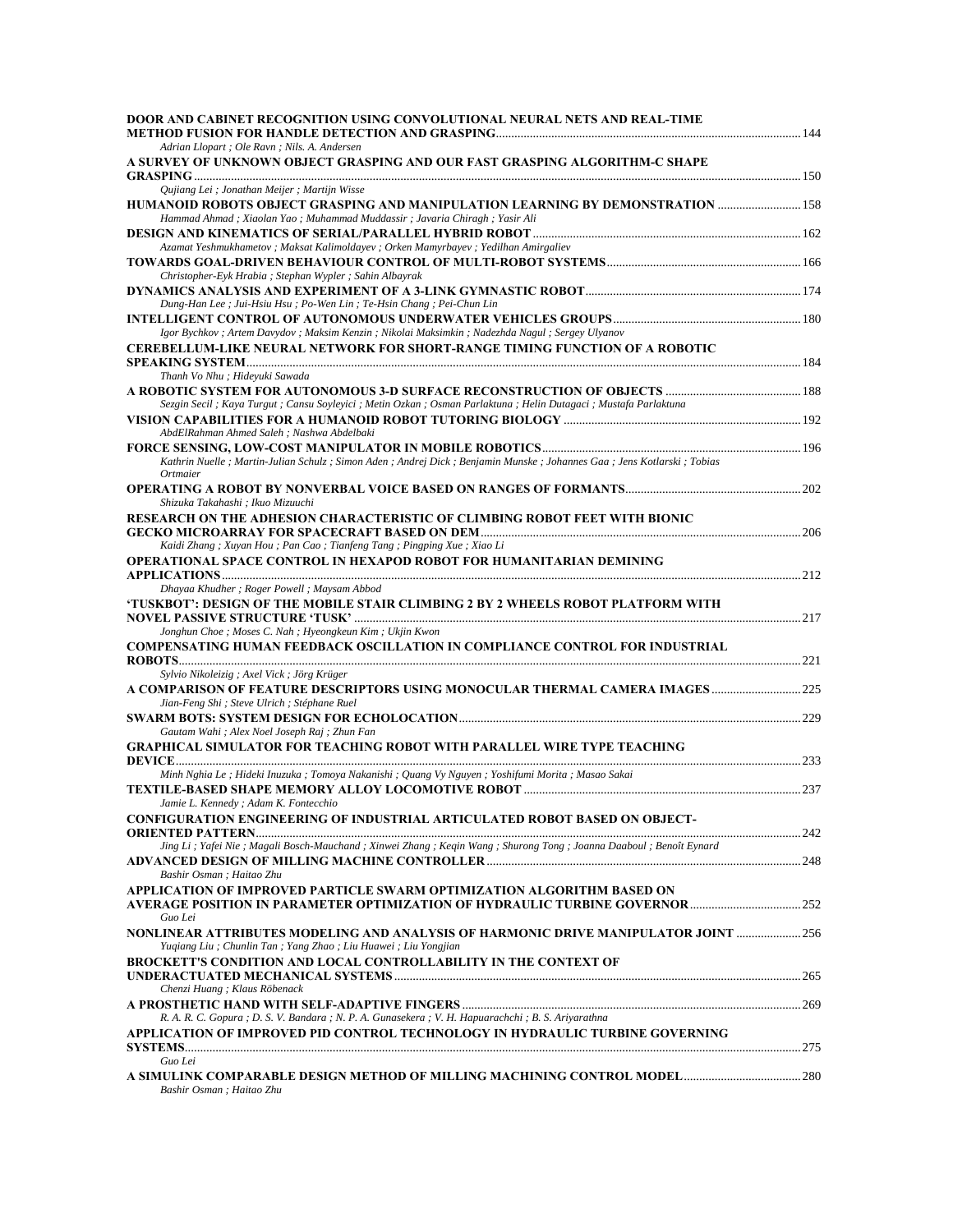| A NOVEL 3-DIMENTIONAL ULTRA HIGH PRECISION POSITIONING PLATFORM FOR MICRO                                                                                     |  |
|---------------------------------------------------------------------------------------------------------------------------------------------------------------|--|
| Abilghassem Zabihollah ; Ali Yadegari ; Delara Rashidi                                                                                                        |  |
| ANALYSIS OF A PROPOSED ALGORITHM FOR POINT TO POINT CONTROL OF A 3 DOF ROBOT                                                                                  |  |
|                                                                                                                                                               |  |
| Ihtisham Qasim Kalimullah ; Arvind Desikan ; V. Kalaichelvi                                                                                                   |  |
| DESIGN OF A VARIABLE RESISTANCE TRAINING SYSTEM USING ROTARY MAGNETO-                                                                                         |  |
| Esam H. Abdelhameed; Noritaka Sato; Yoshifumi Morita                                                                                                          |  |
|                                                                                                                                                               |  |
| Yuanyuan Wang ; Shuhong Chai ; Hung Duc Nguyen                                                                                                                |  |
| KINEMATICS MODELLING AND ADAMS MATLAB/SIMULINK CO-SIMULATION FOR AUTOMATED                                                                                    |  |
|                                                                                                                                                               |  |
| YunYun Huang; Jianliang Wang; Desmond Mark Tham<br>EFFICIENT SMC INFERENCE IN SEMI-MARKOV MODELS BY COMPRESSING THE BELIEF STATE310                           |  |
| Martin Nyolt ; Thomas Kirste                                                                                                                                  |  |
| <b>QUALITY CONTROL METHOD OF USED PRODUCT REMANUFACTURING PROCESS BASED ON</b>                                                                                |  |
|                                                                                                                                                               |  |
| Xingyu Jiang; Mingming Dai; Boxue Song; Haoyin Zhang                                                                                                          |  |
| PARTICLE SWARM OPTIMIZATION FOR INTEGRATED PRODUCTION-DISTRIBUTION SCHEDULING                                                                                 |  |
| Choosak Pornsing; Pattrawet Tharawetcharak; Peerapop Jomthong; Tongtang Tonglim                                                                               |  |
|                                                                                                                                                               |  |
| Rattawut Vongvit ; Nattapong Kongprasert ; Tristan Fournaise ; Theo Collange                                                                                  |  |
| PROGRAMME TIME OPTIMIZATION MODEL FOR LARGE-SCALE CONSTRUCTION PROGRAMME IN                                                                                   |  |
|                                                                                                                                                               |  |
| Chuanbin Zheng; Jingchun Feng; Qianqian Lu; Ke Zhang; Ranran Chen; Song Xue<br>MULTI-OBJECTIVE OPTIMIZATION OF THE NUMBER OF TRANSPORT RESOURCES IN THE HIGH- |  |
|                                                                                                                                                               |  |
| Sara Alszer ; Jolanta Krystek                                                                                                                                 |  |
| RISK ANALYSIS AND PREVENTION OF OIL TERMINAL STORAGE AND TRANSPORTATION                                                                                       |  |
|                                                                                                                                                               |  |
| Cui Wengang; Fan Houming; Yang Yu; Jiang Xiaodan                                                                                                              |  |
| <b>PREDICTION MODEL TO DESIGN STANDARD PRODUCTION PERIOD FOR STEEL PLATE MILLS 346</b><br>Masanori Shioya ; Kenko Uchida                                      |  |
|                                                                                                                                                               |  |
| Wen-Chung Chang; Chia-Hung Wu                                                                                                                                 |  |
| ENTWINING PLANT ENGINEERING DATA AND ERP INFORMATION: VERTICAL INTEGRATION                                                                                    |  |
|                                                                                                                                                               |  |
| Bernhard Wally; Christian Huemer; Alexandra Mazak                                                                                                             |  |
| AN AUTONOMOUS TRANSPORT VEHICLE IN AN EXISTING MANUFACTURING FACILITY WITH                                                                                    |  |
| Jon Martin ; Tobias Fink ; Stefan May ; Christian Ochs ; Itziar Cabanes                                                                                       |  |
| <b>INCREASING THE ACCURACY FOR COMPUTER VISION SYSTEMS BY REMOVING THE NOISE </b> 371                                                                         |  |
| Zhenzhou Wang                                                                                                                                                 |  |
|                                                                                                                                                               |  |
| Fucheng Deng; Xiaorui Zhu; Jiamin Ren                                                                                                                         |  |
| Theofilos Chamalis; Aristidis Likas                                                                                                                           |  |
| PERFORMANCE OF INVARIANT FEATURE DESCRIPTORS WITH ADAPTIVE PREDICTION IN                                                                                      |  |
|                                                                                                                                                               |  |
| Lee-Yeng Ong; Siong-Hoe Lau; Voon-Chet Koo                                                                                                                    |  |
| SELECTING CANDIDATE REGIONS OF CLUSTERED TOMATO FRUITS UNDER COMPLEX                                                                                          |  |
| Qiu Quan; Tian Lanlan; Qiao Xiaojun; Jiang Kai; Feng Qingchun                                                                                                 |  |
| <b>EVALUATION OF UNDERWATER 3D RECONSTRUCTION METHODS FOR ARCHAEOLOGICAL</b>                                                                                  |  |
|                                                                                                                                                               |  |
| Yadpiroon Onmek; Jean Triboulet; Sebastien Druon; Arnuad Meline; Bruno Jouvencel                                                                              |  |
| SIMULTANEOUS OPTICAL FLOW AND OCCLUSION ESTIMATION FOR IMAGES WITH LARGE                                                                                      |  |
|                                                                                                                                                               |  |
| Vanel Lazcano                                                                                                                                                 |  |
| Liu Han; Zhao Yue; Xie Guo                                                                                                                                    |  |
| A STUDY ON THE AUTOMATED CHECKING METHOD FOR CURVED LABEL IMAGE OF POWDER                                                                                     |  |
|                                                                                                                                                               |  |
| Hui Xu; Huifang Liu; Dongjun Liu                                                                                                                              |  |
| A NEW FEATURE EXTRACTION ALGORITHM BASED ON FISHER LINEAR DISCRIMINANT ANALYSIS  414<br>Yunzhu Wang; Yunli Chen                                               |  |
|                                                                                                                                                               |  |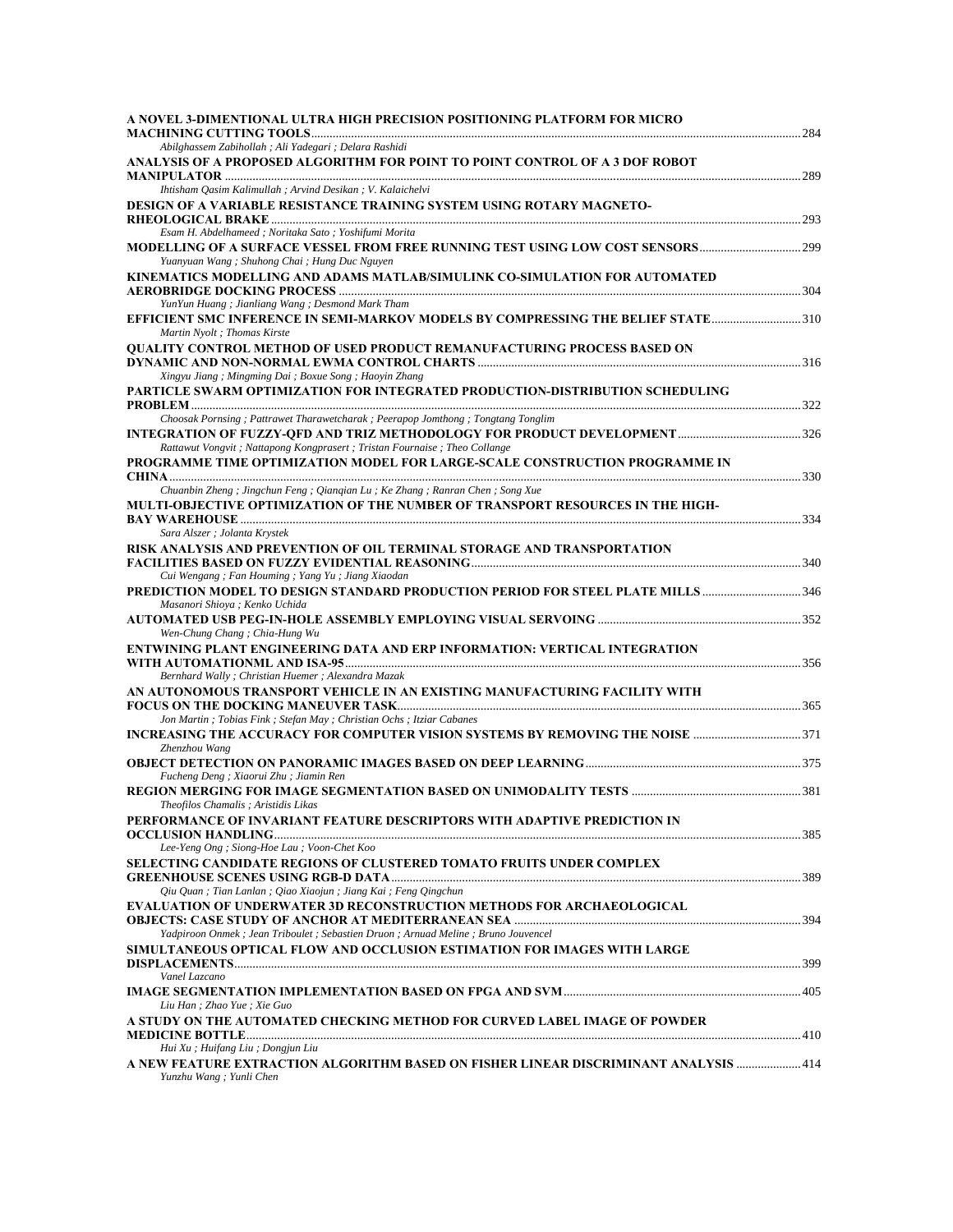| A MODIFIED REED SOLOMON ERROR CORRECTION CODES FOR MULTIMODAL BIOMETRICS                                                                                                                               |  |
|--------------------------------------------------------------------------------------------------------------------------------------------------------------------------------------------------------|--|
| Sim Hiew Moi ; Pang Yee Yong                                                                                                                                                                           |  |
| Lei Luo; Jinwei Sun; Boyan Huang; Zonglong Bai                                                                                                                                                         |  |
| A PERFORMANCE OF MODERN GESTURE CONTROL DEVICE WITH APPLICATION IN PATTERN                                                                                                                             |  |
| Direk Sueaseenak ; Chainarong Khawdee ; Nednapa Pakornsirikul ; Chamaiporn Sukjamsri                                                                                                                   |  |
| CONTROL PARAMETER OPTIMIZATION OF THE ACTIVELY POWERED UPPER BODY                                                                                                                                      |  |
| Amir Ebrahimi ; Dorothea Gröninger ; Rapahel Singer ; Urs Schneider                                                                                                                                    |  |
| INTELLIGENT CONTROL & SUPERVISION FOR AUTONOMOUS SYSTEM RESILIENCE IN UNCERTAIN                                                                                                                        |  |
| Curtis Marshall ; Blake Roberts ; Michael Grenn                                                                                                                                                        |  |
| INTEGRATED SUPERVISORY SYSTEM TO CONTROL A RECONFIGURABLE PLATFORM OF                                                                                                                                  |  |
| Eduardo Bock; Sergio Araki; Rogerio Souza; Daniel Ronei; Mariana Hernandes; Julio Frantz; Daniel Martins; Alexandre<br>Campos                                                                          |  |
| COMPUTATIONAL MODELLING OF AN AUTOMATIC WHEELCHAIR LIFT SYSTEM FOR ASSISTIVE                                                                                                                           |  |
| Sergio Yoshinobu Araki; Pâmela Florentino; Michele Saito; Mariana Hernandes; Eduardo Bock; Luciano Fuentes; Isac Fujita<br>; Rodrigo Lima Stoeterau ; Daniel Martins ; Antônio Celso Fonseca de Arruda |  |
| IDENTIFICATION OF ENVIRONMENTAL ERGONOMICS CONTROL SYSTEM FOR INDONESIAN SMES  453<br>Mirwan Ushada ; Atris Suyantohadi ; Nafis Khuriyati ; Tsuyoshi Okayama                                           |  |
| APPLICATION OF VISUAL SERVOING FOR GRASPING AND PLACING OPERATION IN                                                                                                                                   |  |
| Haiyan Wu; Thomas Timm Andersen; Nils Axel Andersen; Ole Ravn                                                                                                                                          |  |
| DESIGN OF GREENHOUSE ENVIRONMENT MONITORING SYSTEM BASED ON WIRELESS SENSOR                                                                                                                            |  |
| Lijun Liu; Yang Zhang                                                                                                                                                                                  |  |
| Yao Yao ; Dong Fang ; Han Gao                                                                                                                                                                          |  |
| M. A. Aravind; K. Rajanna; N. S. Dinesh                                                                                                                                                                |  |
| A SENSOR-LESS APPROACH OF A TORQUE CONTROLLER FOR PNEUMATIC MUSCLE ACTUATOR                                                                                                                            |  |
| Mirco Martens ; Arne Passon ; Ivo Boblan                                                                                                                                                               |  |
| PARTICLE SWARM OPTIMIZATION ON DESIGNING ANTICIPATORY ITERATIVE LEARNING                                                                                                                               |  |
| Yi-Cheng Huang; Shih-Wen Hsu                                                                                                                                                                           |  |
| Yutthana Yuchomboon; Teerawat Thepmanee                                                                                                                                                                |  |
| HYDRODYNAMIC PERFORMANCE AND FLOW CONTROL OF TWO FLEXIBLE BODIES IN FISH                                                                                                                               |  |
| Dong Dibo; Chen Weishan; Hou Zhenxiu                                                                                                                                                                   |  |
| PROGRAMMABLE MULTI-SOURCE EMBEDDED CONTROL OF LARGE-SCALE INTEGRATED                                                                                                                                   |  |
| Nissim Arfi ; Elishai Ezra Tsur                                                                                                                                                                        |  |
| Gang Liu; Taibin Liu; Jinhui Liu; Yanting Mu; Quan Wang                                                                                                                                                |  |
| A MULTI-OUTPUT POWER SUPPLY MODELING BASED ON MULTIPLE INPUT AND MULTIPLE                                                                                                                              |  |
| Jinhui Liu; Miaorui Li; Gang Liu; Jingyue Li; Quan Wang                                                                                                                                                |  |
| 10. MODEL-BASED REMAINING DISCHARGE ENERGY ESTIMATION OF LITHIUM-ION BATTERIES5                                                                                                                        |  |
| Xu Zhang ; Yujie Wang ; Zonghai Chen                                                                                                                                                                   |  |
| SIGMOID FUNCTION-BASED HYSTERESIS MODELING OF MAGNETORHEOLOGICAL PIN JOINTS 514<br>Yang Yu; Yancheng Li; Jianchun Li                                                                                   |  |
| H <sub>"</sub> CONTROLLER DESIGN FOR UNCERTAIN DC SERVO MOTOR STOCHASTIC SYSTEM WITH TIME-                                                                                                             |  |
| Cheung-Chieh Ku; Guan-Wei Chen                                                                                                                                                                         |  |
| Istvan Szenasy ; Zoltan Varga                                                                                                                                                                          |  |
| TOROUE ANALYSIS OF A MICRO ACTUATING MECHANISM DRIVING MULTI DEGREE OF FREEDOM                                                                                                                         |  |
| Narongsak Tirasuntarakul ; Arbtip Dheeravongkit                                                                                                                                                        |  |
| DC MOTOR SPEED CONTROL USING EXPERIENCE MAPPING BASED PREDICTION CONTROLLER<br>C. V. Raghu ; N. S. Dinesh                                                                                              |  |
|                                                                                                                                                                                                        |  |
| Manutchanok Jongprasithporn ; Nantakrit Yodpijit ; Rawiphorn Srivilai ; Paweena Pongsophane                                                                                                            |  |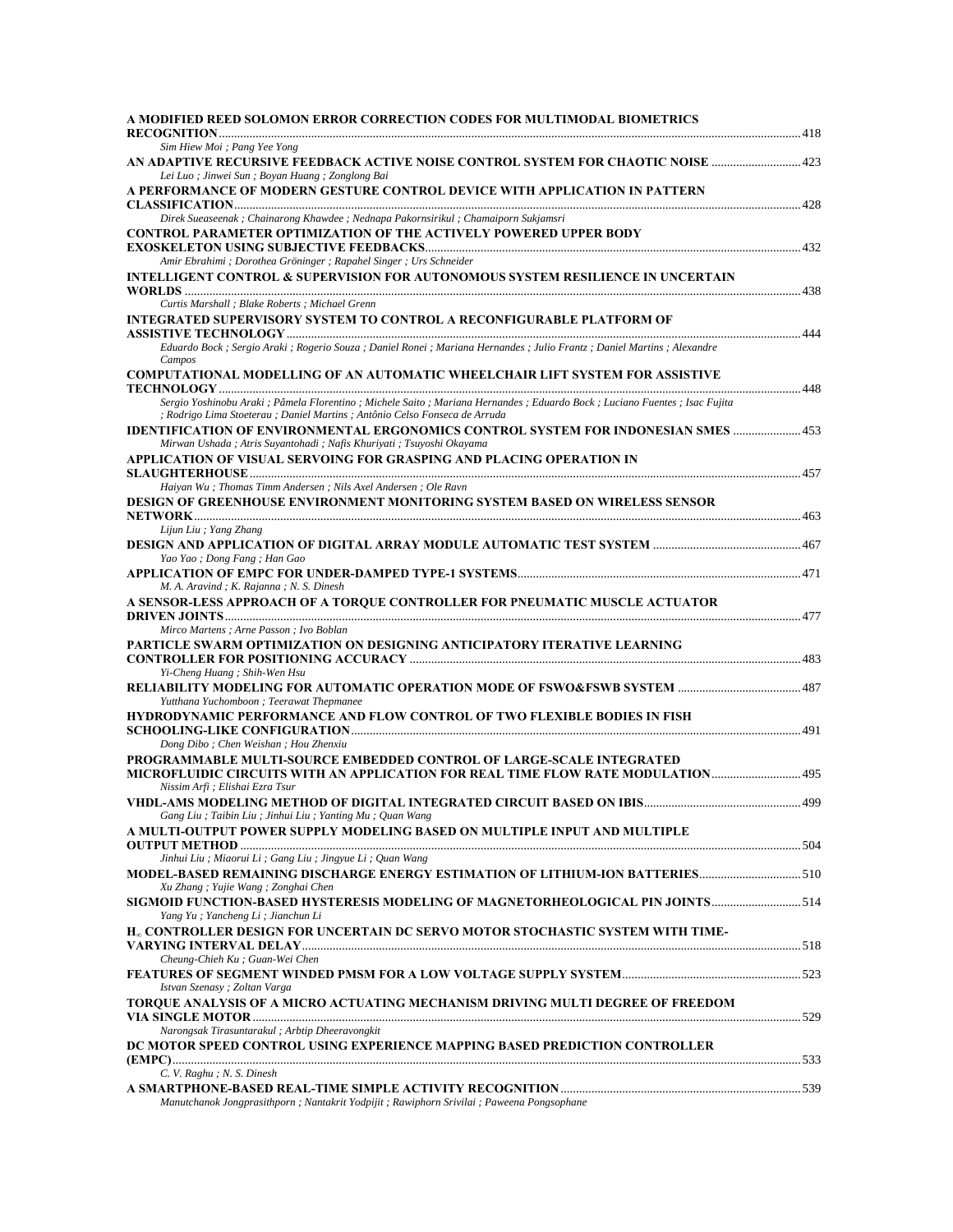| Nantakrit Yodpijit; Nicha Tavichaiyuth; Manutchanok Jongprasithporn; Chalida Songwongamarit; Teppakorn Sittiwanchai                         |  |
|---------------------------------------------------------------------------------------------------------------------------------------------|--|
| Nantakrit Yodpijit; Teppakorn Sittiwanchai; Manutchanok Jongprasithporn                                                                     |  |
| Peng Yu ; Hua Yan ; Li Yao                                                                                                                  |  |
|                                                                                                                                             |  |
| Samuel Rispal ; Axay K. Rana ; Vincent Duchaine                                                                                             |  |
| AN IMPROVEMENT FOR ACCURACY OF SOUND SOURCE LOCATION BASED ON GENERAL CROSS-                                                                |  |
| Bai Zonglong ; Jinwei Sun ; Boyan Huang ; Lei Luo                                                                                           |  |
| Akhmad Faqih; Bharasaka Krisnandhika; Benyamin Kusumoputro                                                                                  |  |
| HYBRID LEAST SQUARES SUPPORT VECTOR MACHINES FOR SHORT TERM PREDICTIVE ANALYSIS 571                                                         |  |
| Zuriani Mustaffa; Mohd Herwan Sulaiman; Ferda Ernawan; Syafiq Fauzi Kamarulzaman                                                            |  |
| <b>OPTIMAL MICROGRID OPERATION BASED ON MODEL PREDICTIVE CONTROL FRAMEWORK 575</b><br>Tao Zhang; Yan Zhang; Hongtao Lei; Bo Guo; Yabing Zha |  |
| WIND ENERGY HARVESTING SYSTEMS: A BETTER UNDERSTANDING OF THEIR SUSTAINABILITY 582                                                          |  |
| Rita T. Aljadiri ; Luay Y. Taha ; Paul Ivey                                                                                                 |  |
| <b>INTEGRATED BATTERY-ELECTRIC VEHICLE MODEL AND ITS OPTIMAL SPEED CONTROL</b>                                                              |  |
| Rina Ristiana ; Arief Syaichu Rohman ; Agus Purwadi ; Carmadi Machbub                                                                       |  |
|                                                                                                                                             |  |
| Darmansyah ; Imam Robandi<br>FUZZY CONTROLLER BASED MAXIMUM POWER POINT TRACKING TECHNIQUE OF STANDALONE                                    |  |
|                                                                                                                                             |  |
| Isaravuth Seedadan ; Rati Wongsathan<br>BASED ON NOSQL AND LICENSE PLATE RECOGNITION OF INTELLIGENT REPORTING SYSTEM                        |  |
|                                                                                                                                             |  |
| Josephine I-Ju Lin; Chian-Song Chiu                                                                                                         |  |
| OPTIMAL DISTRIBUTED CONTROL OF MULTI AGENTS: GENERALIZATION OF CONSENSUS                                                                    |  |
| Alireza Radmanesh; Abolghasem Naghash; Alireza Mohamadifard                                                                                 |  |
| <b>IMPLEMENTATION OF LOW-COST LASER RANGE FINDER WITH OBJECT TRACKING FUNCTION  612</b>                                                     |  |
| Jeng-Dao Lee ; Cheng-Wei Tsai-Lin ; Min-Che Liu ; Li-Yin Chen<br>MULTI SENSORIAL DATA FUSION FOR EFFICIENT DETECTION AND TRACKING OF ROAD   |  |
|                                                                                                                                             |  |
| Ahmad K. Aijazi ; Paul Checchin ; Laurent Trassoudaine                                                                                      |  |
| Md. Hazrat Ali ; N. Mir-Nasiri                                                                                                              |  |
| STUDY ON ENERGY-SAVING OPTIMIZATION OF TRAIN COASTING CONTROL BASED ON MULTI-                                                               |  |
| Chao Lin ; Xingqi Fang ; Xia Zhao ; Qiongyan Zhang ; Xun Liu                                                                                |  |
|                                                                                                                                             |  |
| Hong Wu; Chen Ye; Jungiao Zhao                                                                                                              |  |
| RESEARCH ON THE CONTROL STRATEGY FOR THE GEAR SHIFT OF AMT WITH TORQUE ASSIST 639<br>Liying Miao; Xiusheng Cheng; Xuesong Li; Peng Han      |  |
|                                                                                                                                             |  |
| Liying Miao; Xiusheng Cheng; Xuesong Li; Hanyu Jin                                                                                          |  |
| <b>DEVELOPMENT OF ZERO TURNING RADIUS BY USING DIFFERENT INDEPENDENT TORQUE  647</b><br>Muhammad Asyraf Shahrom; Mohamad Heerwan Peeie      |  |
| AUTONOMOUS PATH FOLLOWING OF TRUCK-TRAILER VEHICLES USING LINEAR-FUZZY                                                                      |  |
| Antonio Moran                                                                                                                               |  |
| UAV PATH RE-PLANNING BASED ON IMPROVED BIDIRECTIONAL RRT ALGORITHM IN DYNAMIC                                                               |  |
|                                                                                                                                             |  |
| Li Meng ; Song Qing ; Zhao Qin Jun<br>SPACECRAFT BODY-FIXED HOVERING OVER A TUMBLING OBJECT WITH EQUIVALENT                                 |  |
|                                                                                                                                             |  |
| Zhanpeng Xu; Yuzhu Bai; Xiang Zhang; Yiyong Huang; Xiaoqian Chen; Yong Zhao                                                                 |  |
| Wang Pei ; Lv Mei Bo ; Ge Zhi Lei ; Zhang Ke                                                                                                |  |
| SOFTWARE AND HARDWARE ENVIRONMENTS FOR SIMULATION AND VERIFICATION OF AN                                                                    |  |
| AUTONOMOUS FLIGHT CONTROL BASED ON FUZZY LOGIC CONTROL FOR SMALL UNMANNED                                                                   |  |
| Ying-Chih Lai; Yu-Chen Ke; Quang Le Tri; Fuh-Sen Yang; Tzong-Hann Shieh                                                                     |  |
|                                                                                                                                             |  |
| Watcharapol Saengphet ; Suradet Tantrairatn ; Chalothorn Thumtae ; Jiraphon Srisertpol                                                      |  |
| Xiaofang Wang; Dongze Liu; Zhen Tian                                                                                                        |  |